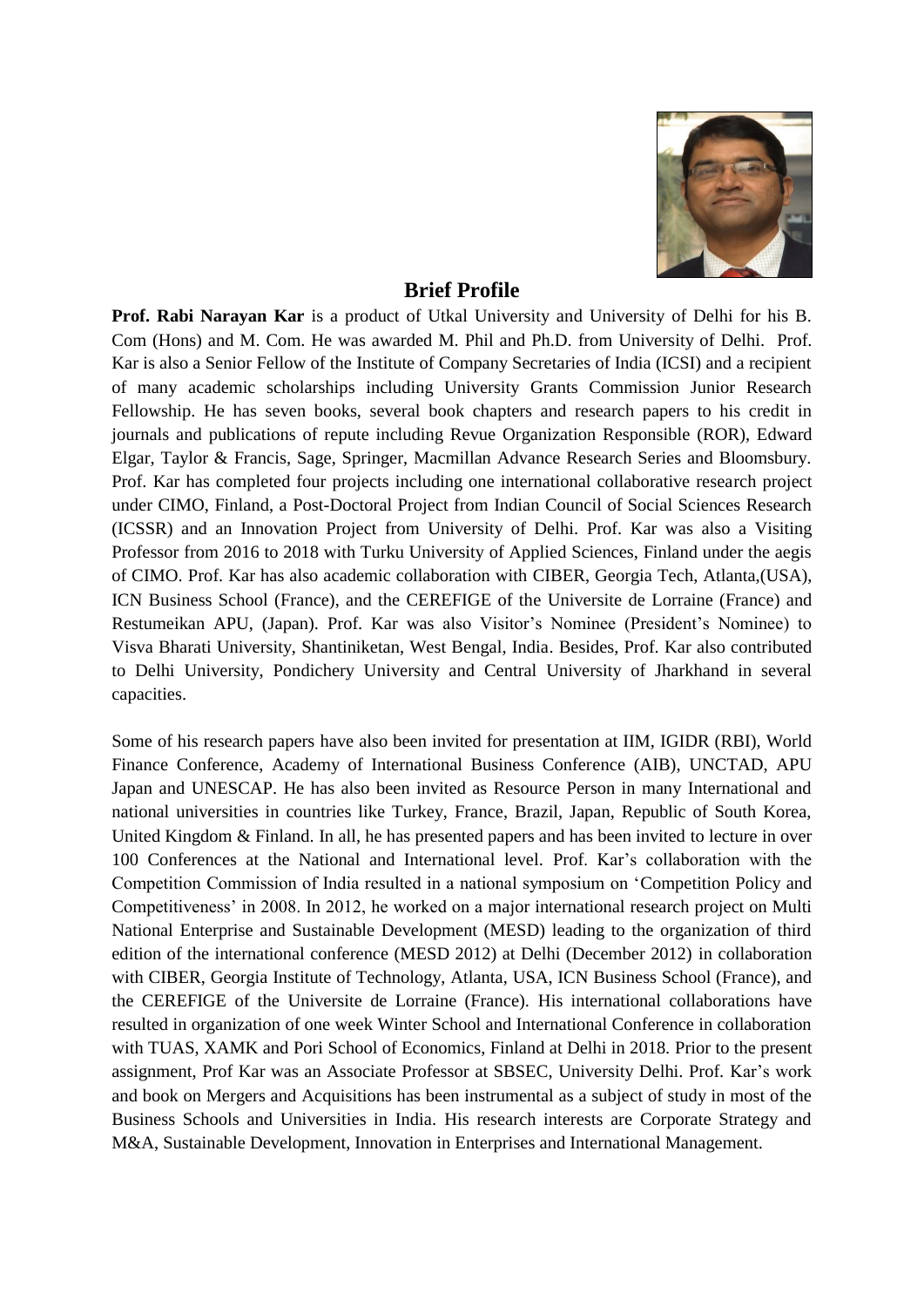# **MAJOR ACADEMIC ENDEAVOURS**

- Principal, SLC, University of Delhi since 15 July 2015
- Visiting Faculty, MIB, Department of Commerce, Delhi School of Economics, University of Delhi (2008-2015) & IMI Kolkota
- Visitor's Nominee, Visva-Bharati, Santiniketan, WB (2018-21)
- Visiting Professor, TUAS and XAMK, Finland (2016-2018)
- Member of Advisory Committee for DUSU Elections University of Delhi
- Member of Standing Committee, Academic Council -- University of Delhi(2020-21)
- Member of Academic Council, University of Delhi (2018-2020)
- Member of PG Board of Studies, Pondicherry University
- Member of Board of Studies, Department of Commerce and Financial Studies– Jharkhand Central University
- Member, Scientific Advisory Board, in Revue Internationale de Psychosociologie et de Gestion des Comportements Organisationnels (RIPCO) Journal, France.
- Member, Editorial Advisory Board, in Cambridge Scholars Publishing, London.
- Reviewer for Several Prestigious Journals and Publications.
- Two scholars awarded Ph D, 2 pursuing Ph D and mentored several Ph D Scholars from Department of Commerce, Delhi School of Economics, University of Delhi.

# **RESEARCH AND COLLABORATIONS**

- PI (From Indian side) of *Responsible Business Professionals for Finland and India Trade*, in collaboration with TUAS, XAMK & University of Turku, CIMO Finland, 2016-2018.
- PI (From Indian side) of *Multi National Enterprises and Sustainable Development* in collaboration with CIBER, Georgia Institute of Technology, Atlanta, USA, ICN Business School (France), and the CEREFIGE of the Universite de Lorraine (France), 2012-2015.
- PI of *Strategic Analysis of Trends of Mergers and acquisitions: A Study of Indian Corporate Enterprises for the Post Liberalization Period (1991-2010)* from ICSSR 2010-2014.
- PI of *Innovative Micro Enterprises of the Hinterland: Evidence from their Sustainable Business Models and Practices for Inclusive Growth* from University of Delhi 2013- 2015.

# **PUBLISHED WORK**

*Books:*

1. *Indian M&As & Globalization: An Indian Perspective*. Bloomsbury, New Delhi, 2021.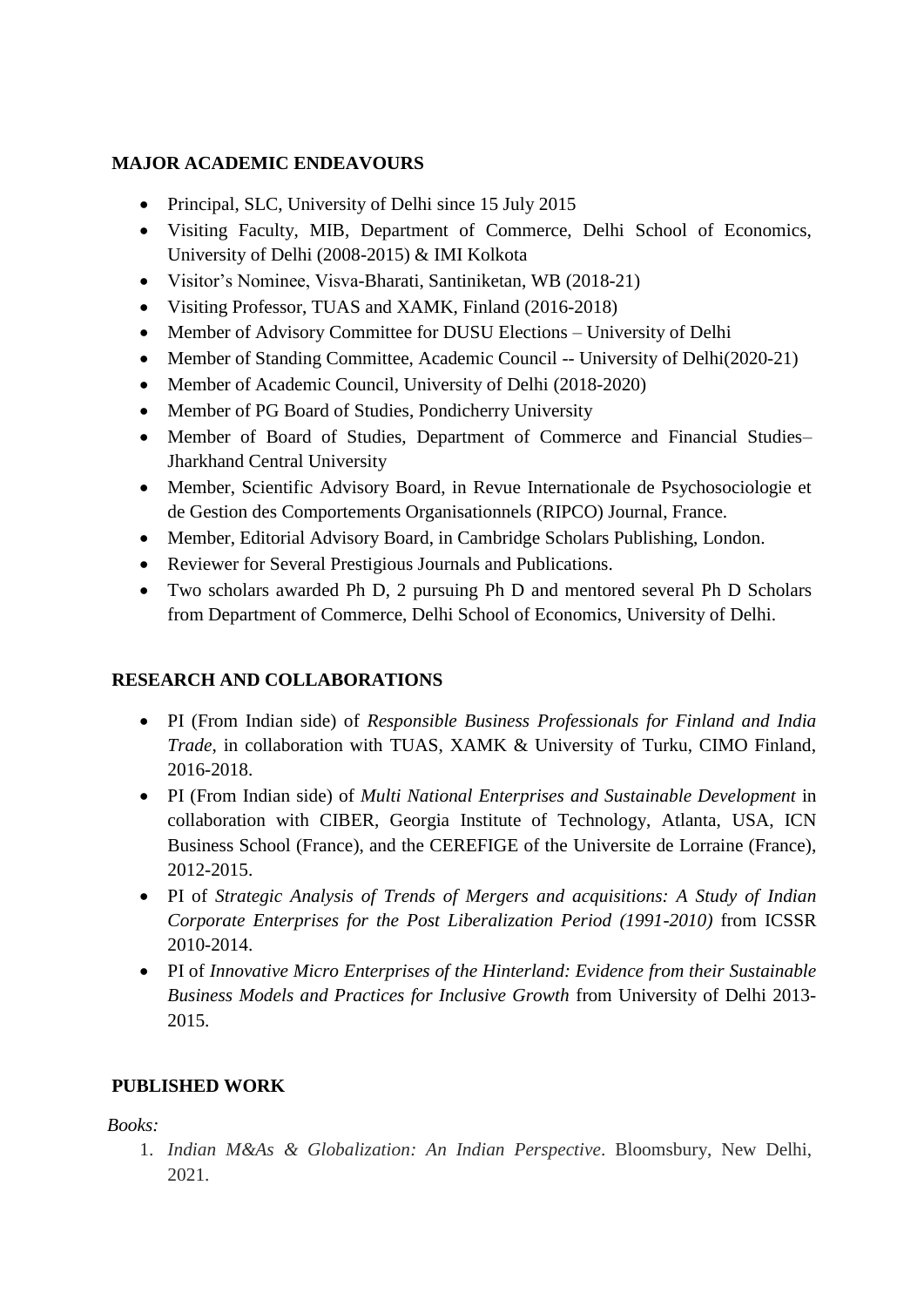- 2. *Responsible Business Professionals: A Strategic Perspective of the Global Challenges*, Cambridge Scholars Publishing, UK, 2020
- 3. *Towards A Sustainable Future: Cross-cultural Strategies, Practices and Advancements*, Bloomsbury, New Delhi, 2019
- 4. *Mergers, Acquisitions and Corporate Restructuring: Strategies and Practices* Taxmann's, New Delhi (Third Edition, 2017).
- 5. *Emerging Dynamics of Sustainability in Multinational Enterprises: New Horizons in International Business*, Co-ed the Vol. for Edward Elgar Publishing Limited, Cheltenham, UK , Northampton, MA, USA, 2016
- 6. *Mergers, Acquisitions and Corporate Restructuring: Strategies and Practices* International Book House, New Delhi & Mumbai, 2011(Second Edition, 2013).
- 7. *Mergers and Acquisitions of Enterprises: Indian and Global Experiences*, New Century Publications, New Delhi, 2006.

# *Guest Editor of Special Issues:*

- *1. Realms of Gender Interactions: South Asian Perspectives* (2020), Special Issue of South Asian Survey*,* SAGE, Volume 27 Issue 2, Sept.
- *2. Creating a Zone of Growth: The BoBAS Rim Countries and SAARC* (2019*), Special Issue of South Asian Survey*, SAGE*,* Volume 25 Issue 1-2, March.

# *Refereed Journal Articles:*

- 1. Kaur, G. & Kar, R.N. (2021). An Examination of Base Erosion and Profit Shifting Practices of Multinational Enterprises. *FOCUS: Journal of International Business, 8* (1), 151-169.
- 2. [Kar](https://www.tandfonline.com/author/Kar%2C+Rabi+Narayan) R. N., [Bhasin](https://www.tandfonline.com/author/Bhasin%2C+Niti) N & [Soni A.](https://www.tandfonline.com/author/Soni%2C+Amit) (2020), Role of mergers and acquisitions on corporate performance: emerging perspectives from Indian IT sector, Nov., [doi.org/10.1080/19186444.2020.1832427,](https://doi.org/10.1080/19186444.2020.1832427) *Transnational Corporations Review*. Routledge, Taylor & Francis Group
- 3. Bhasin N, Soni A, & Kar R. N (2020), Do Institutional and Macroeconomic Factors Matter in IT companies M&As? Evidence from India. *Business Perspectives and Research*. Sage, November 2020. doi[:10.1177/2278533720964927](https://doi.org/10.1177/2278533720964927)
- 4. Kar R. N. & Tiwari K., (2020), Realms of Gender Interactions: South Asian Perspectives, *Special Issue of South Asian Survey,* SAGE, Volume 27 Issue 2, September
- *5.* Barai M.K., & Kar R.N. (2019), Creating a Zone of Growth: The BoBAS Rim Countries and SAARC, *Special Issue of South Asian Survey*, Sage*,* Volume 25 Issue 1- 2, March.
- *6.* Soni A., Kar R.N. & Bhasin N. (2019), Understanding the Paradigm Shift in Strategy of M&As in India in a Volatile Period Through Motive Analysis: Evidences from the IT Industry, Global Business Review, SAGE, Volume 21, 10.1177/09
- 7. Kar R. N. & Kaur A., (2019), "Sustainable Development and Multinational Enterprise Operations in Developing Countries: Role of Institutional Framework". *Management*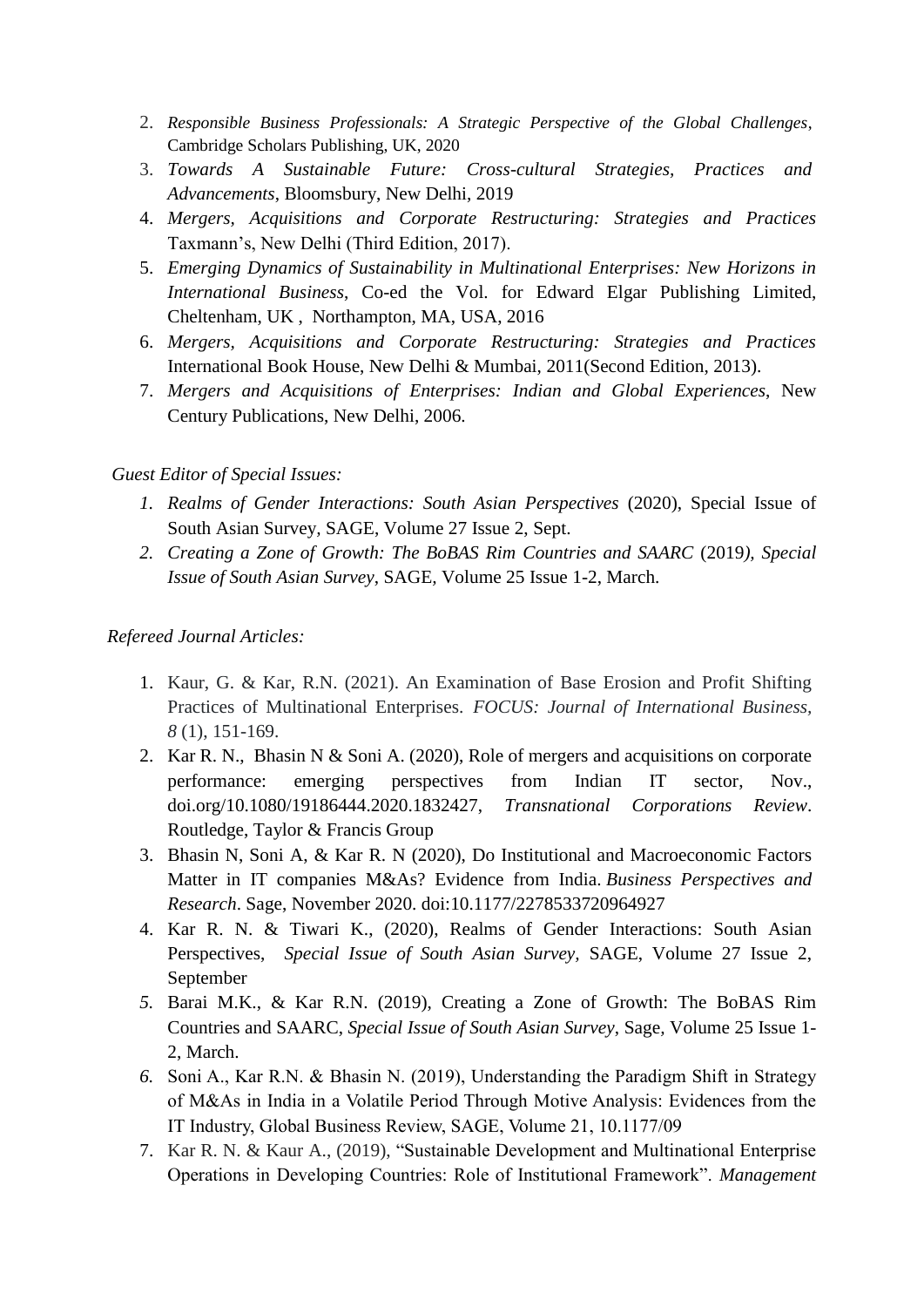*and Economics Research Journal*, Vol. 5, Iss. S3, Pg. 1-11, 2019, DOI: 10.18639/MERJ.2019.738226

- 8. Kar R. N., & Sony A., (2018), Understanding the Dynamics of M&As in Indian IT Sector: An Analysis of the Trends, Patterns, and Directions. *Journal of Operations and Strategic Planning, Sage, 2018, 1*(1), 1-20. DOI: 10., 1177/2516600X18774195.
- 9. Kar R. N. & Sony A.,(2017), Drivers of emerging market cross border mergers and acquisitions: evidence from the Indian IT industry. *Transnational Corporations Review, Routledge, 9*(4), 360-374. DOI: 10.1080/19186444.2017.1401266.
- 10. Kar, R.N. & Kar M., (2017) Cross-cultural Issues in M&As: Experiences and Future Agenda from Asia-Pacific Deals. *Transnational Corporation Review*, Taylor & Francis, 9: 140-149.
- 11. Sharma K., Kar R. N. & Triveni (2017), Revisiting Environmental Kuznet's Curve: An Empirical Analysis of India and China Carbon Emission" '*Hermeneutics'- A Biannual Refereed International Journal of Business and Social Studies*, Volume 07, No. 01, March 2017, ISSN: 2231-6353,
- 12. Suzuki, Yasushi & Kar, R. N (2017) India Japan Cultural Distance on the Mottainai Ethics. *Ritsumeikan International Affairs*, 15: 1-17
- 13. Kar, R.N. & Kusha Tiwari (2017) Gender and Popular Culture: Representations and Embodiment. *The Discussant*, 5 (1): 11-14.
- 14. Kar R.N. & Sony A.,(2016), Paradigm Shift of Indian Companies under Global Uncertainty: Evidence from Trend, Motive and Impact Analysis of Mergers and Acquisitions in IT Sector. *Focus Journal of International Business, Journal Press India, 3*(2), 35-57.
- 15. Kar R. N. & Sony A., (2016), Willingness to Pay for Sustainable Development: An Empirical study of Delhi Region. *The Discussant: Journal of Centre for Reforms, Development and Justice, , IV* 1, Jan-March, 17-33
- 16. Barai, M. K., Kar, R. N. & Bhasin, N. (2015) Understanding the Indo-Japan Economic Relations in the Asia Pacific Century. Global Business Review, 16 (6): 1061-1081
- 17. Kar, R. N. , Barai M. K., Suzuki Y. & Kar M.,(2015), Cross Border M&As in Emerging Economies: Evidence from Indian Trends and Future Directions. Transnational Corporations Review, Taylor & Francis, 7 (2): 170-188
- 18. Bhasin, N., Kar, R. N. & Arora, N. (2015) Green Disclosure Practices in India: A Study of Select Companies Evergreen - Joint Journal of Novel Carbon Resource Sciences & Green Asia Strategy, 2(2): 5-13
- 19. Kar, R. N., Soni, A. & Singh, C. K. (2014) Assessing the Impact of Mergers and Acquisitions on Firm Performance: Evidence from India. FOCUS: Journal of International Business, 1: 39-67
- 20. Kar, R. N. (2013) The Story of Indian Mergers and Acquisitions: From Evolution to Present Waves. The Discussant, CRDJ, New Delhi, 00: 31-39
- 21. Ivanaj, V., Costa, D., Ivanova, N. G., Ivanaj, S. & Kar, R. N. (2013) Understanding MNEs Attitudes towards CSR: A Literature Review and Research Agenda. Revue Organisation Responsible (ROR) Journal, ESKA Paris, 00: 16-33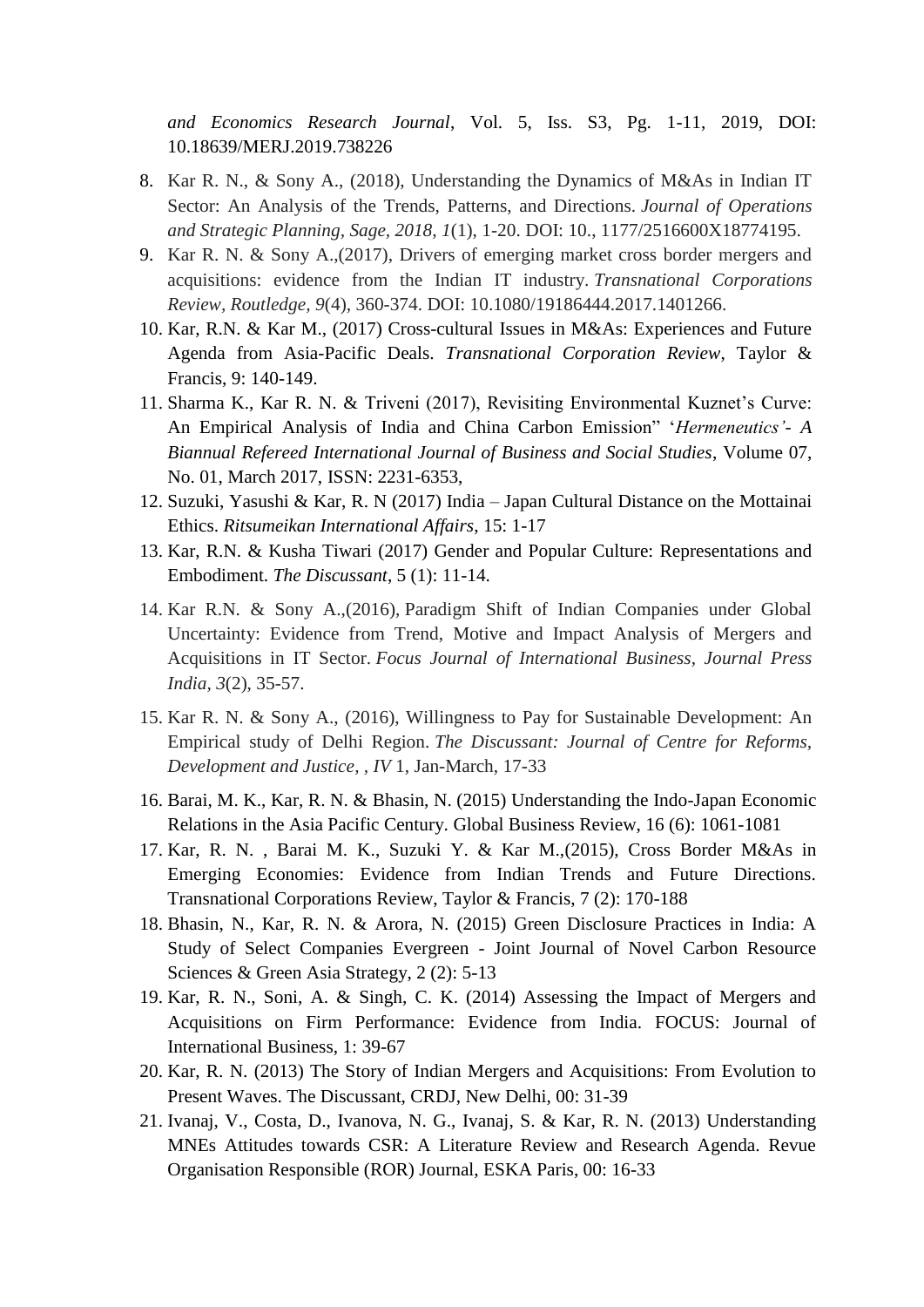- 22. Kar, R. N. (2012) FDI in Multi Brand Retail: A Critical Assessment. The Discussant, 1 (2): 11-18, 2012
- 23. Kar, R. N. & Varma, S. (2012) Born Global Firms A Strategic Indian Perspective. The Utkal Business Review, XXV: 101-109
- 24. Kar, R. N. (2010) Corporate Governance and Mergers and Acquisitions: Insights from the Indian Stock Market Experience. BHU Management Review FMS Varanasi, 00: 71-78
- 25. Kar, R. N.(2004) Mergers and Acquisitions in India: Evolution, Causes and Implications. Chartered Secretary ICSI, New Delhi 2004: 1872-77
- 26. Kar, R. N.(2003) Corporate Governance Issues in Mergers and Acquisitions. Chartered Secretary ICSI, 00: 1181-1183
- 27. Kar, R. N. (2000) Leveraged Buy-out as a Merger and Acquisition Strategy. Chartered Secretary ICSI, New Delhi 2000: 1285-1288
- *28.* Kar, R.N. & Kar M., (2000) Diversification as A Strategic Choice. Chartered Secretary ICSI, New Delhi 2000: 191-194

#### *Refereed Papers in Book Chapters:*

- 1. Kar R. N (2019), "Women Managers in Developing Countries: Challenges and Strategic Responses".: In: Tiwari K (eds) *Gender and Popular Culture: Identity Constructions and Representations,* Cambridge Scholars Publishing, UK
- 2. Kar R.N. & Soni A.(2018), "Understanding the Strategy of M&As in the Globalized Perspective: Experiences from Indian IT Industry". In: Oberoi R., Halsall J. (eds) *Revisiting Globalization. International Perspectives on Social Policy, Administration, and Practice*. Springer, Cham (2018) DOI 10.1007/978-3- 319-79123-4\_7
- 3. Kar R. N., Kar M & Kaur A,(2017), "A Sustainable Business Model: Experiences of Indian Micro Enterprises", In: Banik A., Barai M., Suzuki Y. (eds) *Towards A Common Future*. Palgrave Macmillan,Singapore, DOI10.1007/978-981-10-5592-8\_6
- 4. Suzuki Y.&Kar R.N., (2017), "India-Japan Cultural Distance on the Mottainai Ethics", In: Banik A., Barai M., Suzuki Y. (eds) *Towards A Common Future.* Palgrave Macmillan, Singapore, [DOI 10.1007/978-981-10-5592-8\\_9](https://doi.org/10.1007/978-981-10-5592-8_9)
- 5. Kar R.N. & Varma S.(2016), "Managers in Developing Countries": In Wilkinson A,, Townsend K., Suder, G. (eds) *Handbook of Research on Managing Managers,*  Edward Elgars*,* UK, USA, 2016
- 6. McIntyre J, Ivanaj S., Ivanaj V., & Kar R. N. (2016), "Introduction: Emerging Dynamics of Sustainability in Multinational Enterprises". In; McIntyre, Ivanaj, Ivanaj and Kar (eds), *Emerging Dynamics of Sustainability in Multinational Enterprises*: Edward Elgar Publishing Limited, UK, USA
- 7. Kar R.N. & Varma S, (2016),"Resource Dynamics of Outbound Acquisitions: Evidence from Indian IT Industry". In; McIntyre, Ivanaj, Ivanaj and Kar (eds*), Emerging Dynamics of Sustainability in Multinational Enterprises*: Edward Elgar Publishing Limited, UK, USA,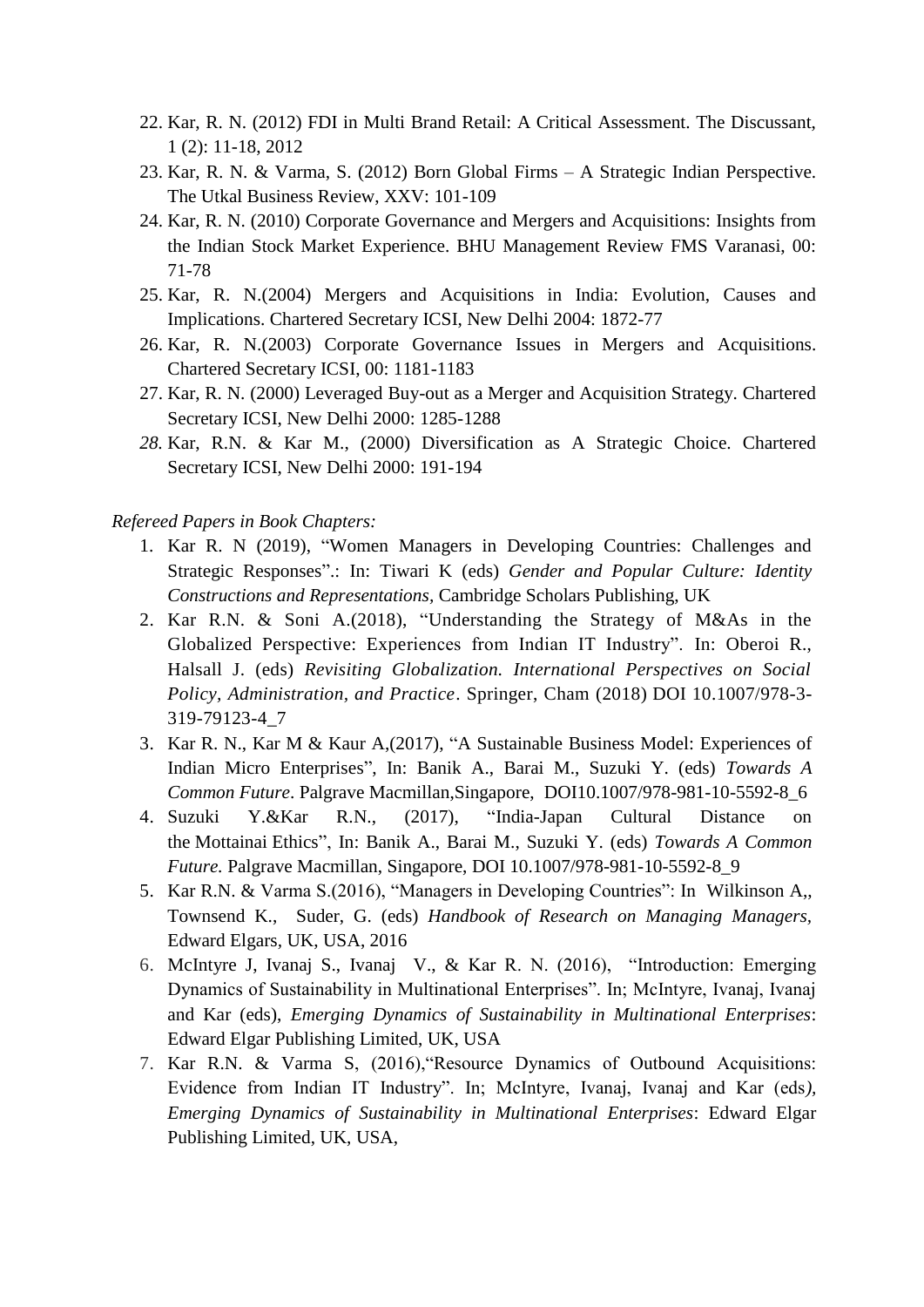- 8. Bala S.K., Barai M., & Kar R. N., (2015), "Embedding Corporate Social Responsibility (CSR) in Business: Strategic and Institutional Perspectives from Bangladesh". In : Vajpeyi and Oberoi (eds), *Corporate Social Responsibility and Sustainable Development in Emerging Economies*: Lexington Books, USA, UK,
- 9. Kar R. N., (2013), "Appraisal of Corporate Governance Norms: Evidence from Indian Corporate Enterprises", In: *Strategies for Sustainable Technologies and Innovations*, Edward Elgar, Cheltenham, UK , Northampton, MA, USA, 2013
- 10. Kar R. N., (2012), "Corporate Governance and Mergers and Acquisitions: Insights from Indian Stock Market Experience" In: Singh S.,(ed) *Global Competition and Competitiveness of Indian Corporates*, Macmillan Advance Research Series, Macmillan
- 11. Kar R. N. & Porwal H.K., (2012),"Merger and Acquisition Announcement Effects on Shareholders Wealth: A Case Study of Dabur India Ltd and Fem Care Pharma Ltd". In:Chugan P.K. and Samir Pingle (eds), *Global Recession to Global Recovery: Macro and Micro Dynamics of Trade, Finance and Investments*, Institute of Management, Nirma University and Excel India, New Delhi
- 12. Kar R. N., (2011), "Corporate Restructuring Strategies and Corporate Governance in India: Lessons Learnt from the Post Liberalisation Experience", In: Mehta B. and N. Bhatt (eds) *Managing in Turbulent Times: Business Ecosystem and Macro Prospective*, Institute of Management, Nirma University and Excel India, New Delhi
- 13. Kar R. N. (2008), Contributed four Chapters for a book on *"Business Studies*", published by National Institute of Open Schooling, New Delhi (NIOS, MHROD, and Govt. of India),2008

# **MAJOR ACADEMIC ENDEAVORS: Institution Building, Governance & Outreach**

# **Principal SLC, University Delhi since July 15, 2015**

### **1.** *Improvement in the Academic Ranking of the College*  **Present Ranking:**

- There had been no participation of the college in any academic ranking process prior to 2015 when the present incumbent joined this college. The College, since 2015 has participated in the academic rankings of NAAC, NIRF and DBT.
- **NAAC:** The College has completed the 1<sup>st</sup> cycle of NAAC accreditation and assessment and achieved CGPA of 2.62 with B+ Grade in 2017.
- **NIRF:** The College has participated in the NIRF academic ranking of colleges in India and consistently in the 100 best colleges with a highest Ranking of 41 rank in 2018-19 in the last three years.
- **DBT STAR COLLEGE:** The College has been selected under the DBT Star College Scheme in 2019-20.

# **2.** *Introduction of New Courses*

 The College has started new (Hons) courses – B.Sc (Hons) Chemistry and B.Sc (Hons) Mathematics from 2019 onwards.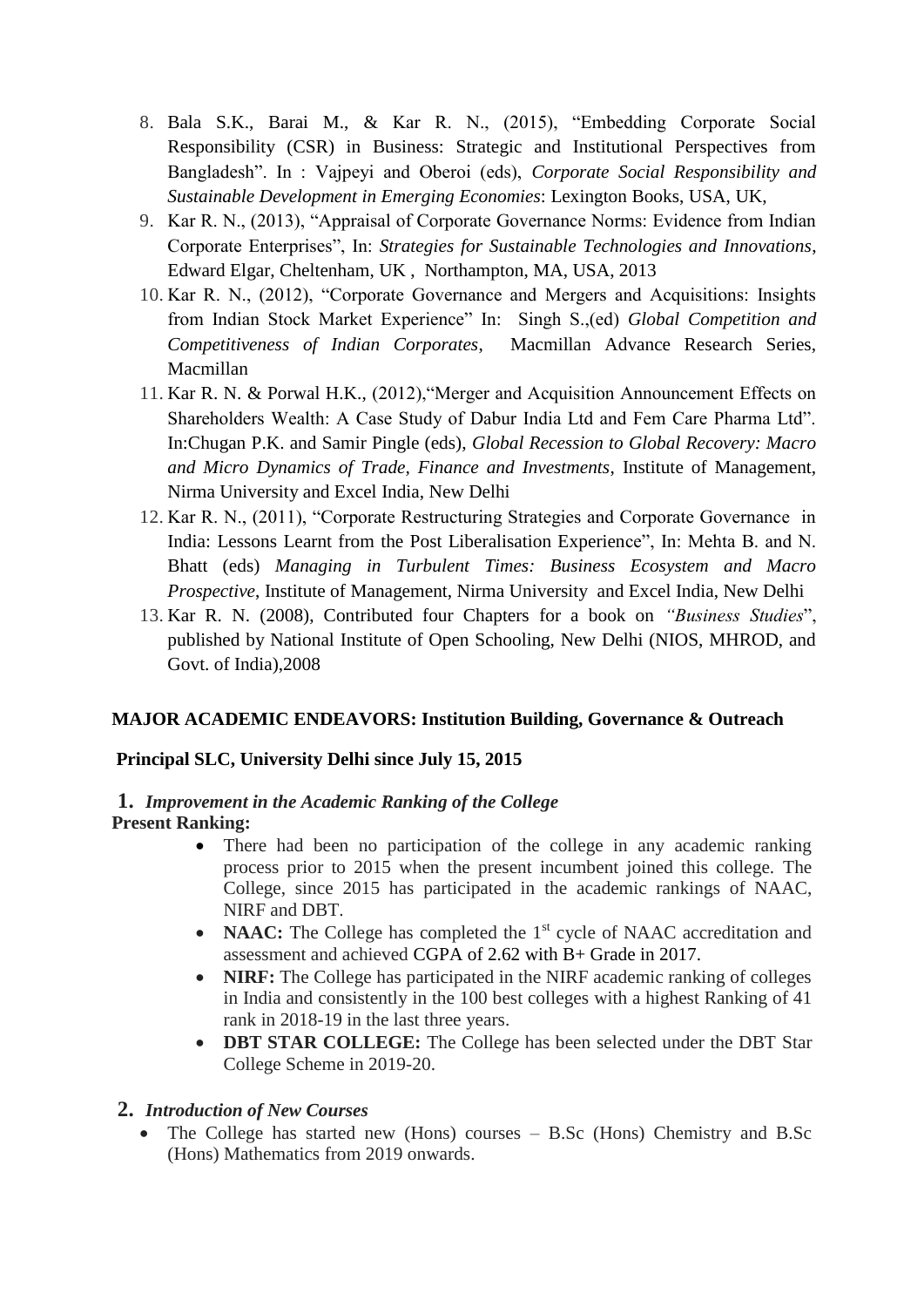- The introduction of New (Hons) courses in Computer Science, Operational Research, Botany are expected to commence from next academic year.
- SLC is pursuing with the University of Delhi for postgraduate courses in Commerce, English, Economics, History and Political Science.
- Introduction of Certificate & Diploma in 6 Foreign Language Courses from University of Delhi
- Value addition certificate course on Stock Trading in collaboration with BSE, and four other courses on computers, robotics, big data and artificial intelligence.

# **3.** *Initiatives taken for Infrastructure Revamping*

- Operationalization of College New Building & Completed renovation & retrofitting of Old Building project with installation of 2 lifts & 6 wash rooms.
- Switch over to Solar Power since 2016
- Complete green cover with landscaping, laying paver for parking & pathways
- Addition of one play ground
- Addition of Overhead Water Tank
- Construction of additional 1 floor in the old building and STP are nearing completion.

# **4.** *Initiatives taken for advancement of Research*

There have been many initiatives taken in the College to promote active research culture among faculty and students since 2015.

### **International Winter School:**

IQAC, SLC took the pioneer initiative of organizing a one of its kind International Winter School on "Fostering Collaborative Innovations and Solutions for Sustainable Development" from 3-7 March, 2018 in collaboration with TUAS, XAMK and University of Turku (Pori Unit), Finland comprising of International Conference on "Developing Countries and Sustainable Development: Reconnecting Past with Present", International Workshop I on "Entrepreneurship in Emerging Economies: The Path Ahead" and International Workshop II on "International Experiences of Skill Development and its Adoption". The International Winter School was attended by 400 delegates including 20 from Finland who deliberated over the 5 days on the issues relating to role of and scope for developing countries in contributing to the sustainable development agendas. Academia and practitioners from India and abroad including Ms. Nina Vaskunlahti, Hon'ble Ambassador, Finland.

#### **International Exchange Programmes and Visiting Fellowships:**

Successfully organized the academic collaboration and exchange programme between Shyam Lal College and three oldest Universities from Finland - Pori School of Economics (University of Turku, Pori Unit), South Eastern Finland University of Applied Sciences (XAMK), Turku University of Applied Sciences (as Coordinator), Finland based on the project" Responsible Business Professional For Finland and India Trade" (1st September 2016 – 31st August 2018) funded by The Centre for International Mobility (CIMO), Finland. CIMO also sponsored 4 of our students and 2 faculties to Finland in September 2017. Under the mobility programme, 7 faculties  $\&$  13 students from these universities came to India

### **International and National Conferences:**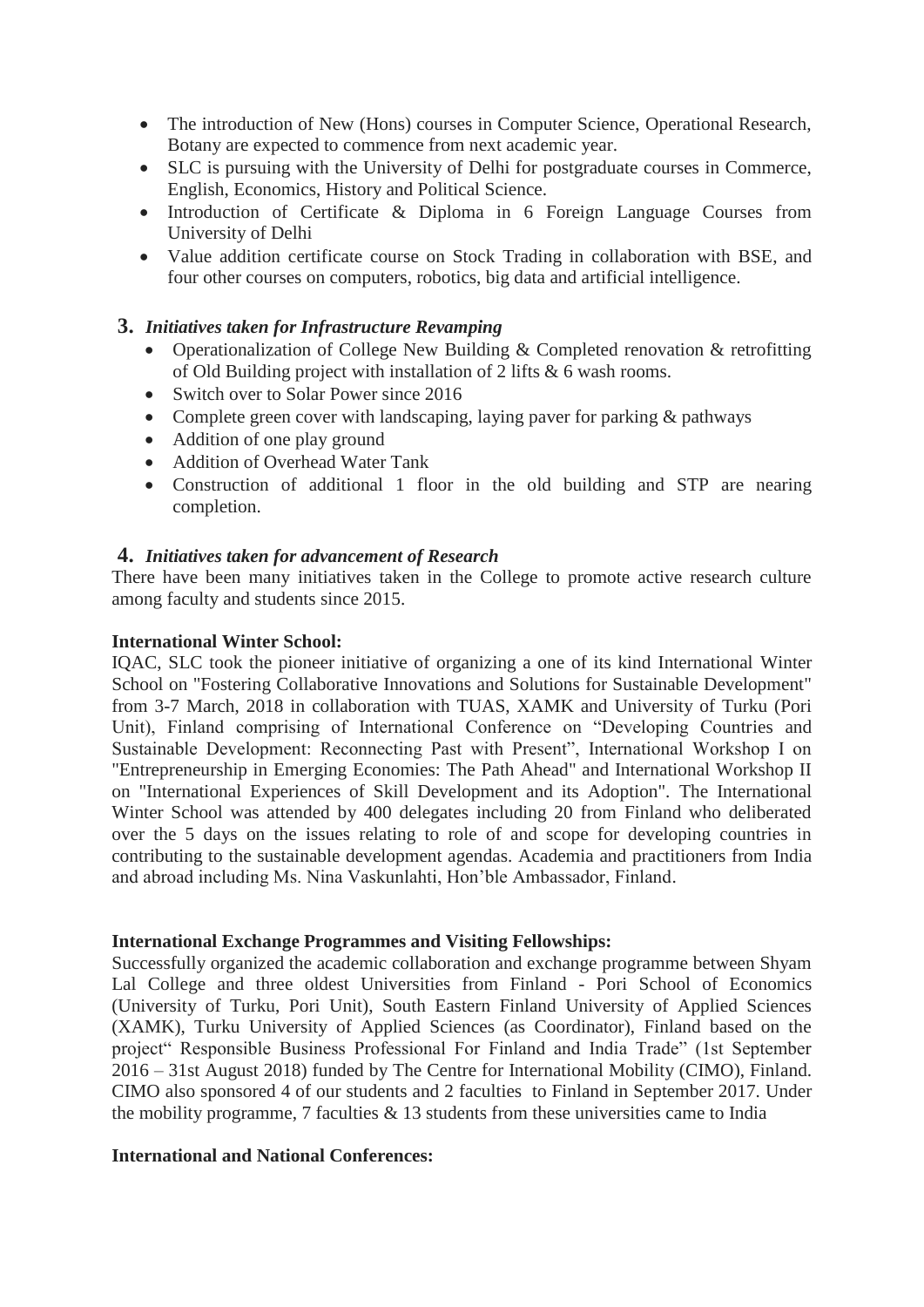Instrumental in organizing 12 International Conferences and 20 National Conferences since 2015 in the College in collaboration with prestigious national and international institutions. The participants, faculty members and students have interacted with over 500 eminent resource persons in these conferences.

Organized over 35 workshops and FDPs since 2015. The academic endeavours have brought in collaborations with Ministries, Government Agencies, Research Institutes, national and international agencies like UGC, ICSSR, CSIR, NIFTEM, NIEPA, JAMIA MILLIA ISLAMIA, NSDC, BSE, NAAC, CIMO, NMML, NIESBUD and many more.

# **5.** *Centres of Academic Engagement & Advancement*

In order to maximize the teaching learning outcome, established six important centers in 2015-16 that offer unique platform and opportunity to students to have a wholesome learning experience.

- Centre for Industry Interaction (CII)
- Centre for Skill Development
- Women Development Centre
- Centre for Holistic Development
- Gandhi Study Circle
- Ambedkar Study Circle

#### **6.** *Initiatives for Promoting Innovation, Social Change & Outreach* **Innovation Council:**

 SLC established Innovation Council (IC) under MHRD's Innovation Cell, an initiative launched in November of 2018.

### **Unnat Bharat Abhiyaan, SLC:**

SLC (University of Delhi), Shyam Lal College is a participating institute in the Unnat Bharat Abhiyaan (UBA 2.0) which is the flagship programme of MHRD, GoI. Under this project, SLC has adopted 5 villages - Dhitora (Baghpat), Nithora (Ghaziabad), Chirodi (Ghaziabad), Jawli (Ghaziabad), Kotwalpur (Ghaziabad) to support rural development through institutional linkages.

### **University Chef:**

Introduced annual University Chef unique skill competition since 2015

### **East Delhi Flower Show:**

Introduced Annual East Delhi flower Show since 2019

### **OTHERS**

Besides, Dr. Kar is an avid sports lover and played cricket at many levels. SLC is patronizing Delhi Hockey. He is also very passionate about Gardening and Travelling which is reflected in the Campus.

### **REFERENCES**

1. Prof. V.K. Kaul

 Dean and Head, Department of Business Economics, University of Delhi, South Campus, New Delhi – 110021, kaulvijay@yahoo.com